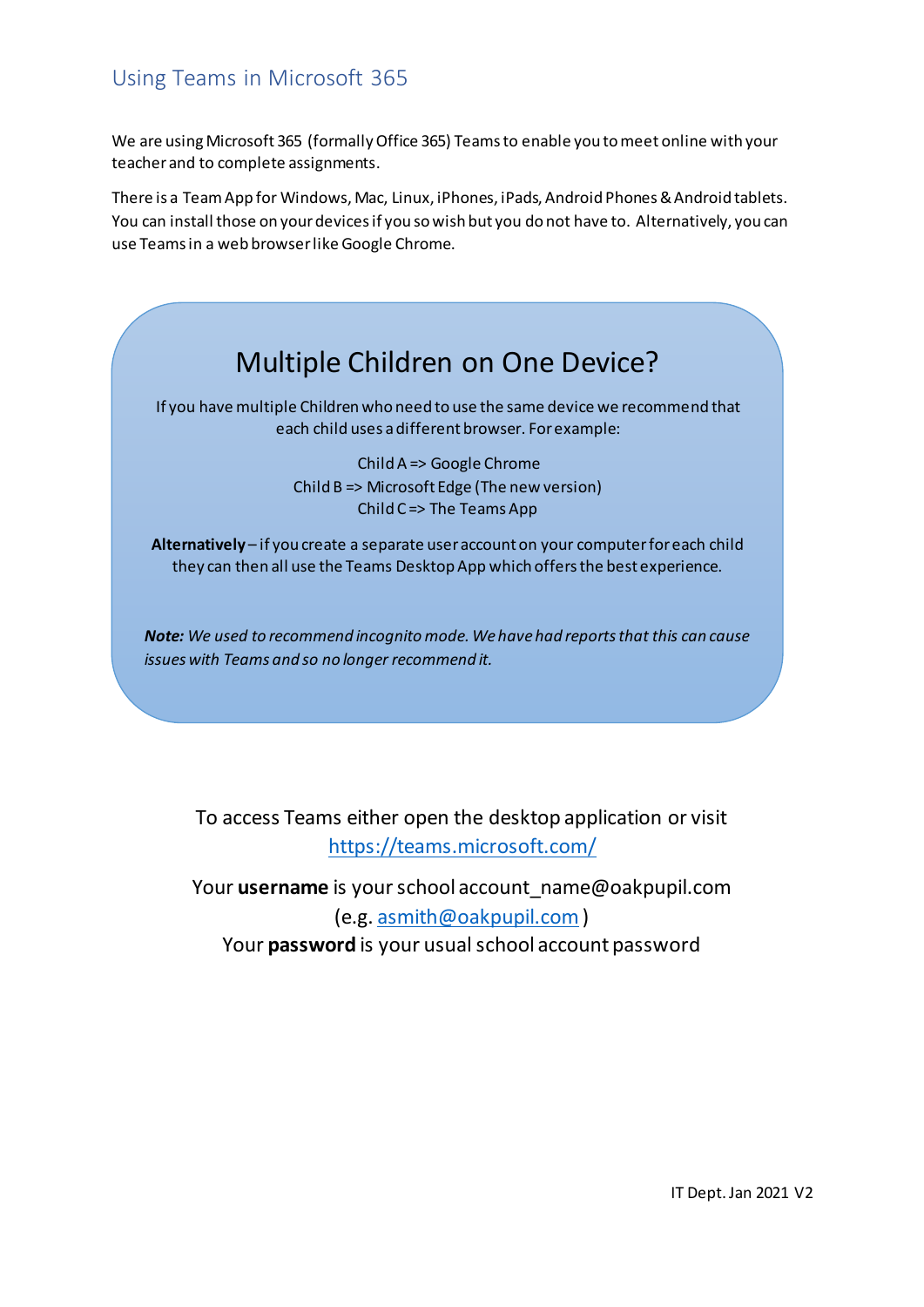Once logged in you will see your available Teams. You will likely have one for your class and one for your year group. During lockdown we will be using the year group teams mostly.



Once you have clicked on your Year Team you will see the following screen:

| < All teams                        |  |
|------------------------------------|--|
|                                    |  |
| Staff & Students - Year 5 2020<br> |  |
| General                            |  |
| Lockdown 2021                      |  |
| <b>Notifications</b>               |  |

**Only your Teachers** are allowed to post in the General channel –this is where you may find instructions etc.

However, in the **Lockdown 2021** channel you may reply to posts made by your teachers. This can be used to get help with assignments etc.

At the top of your Team screen are some tabs – one of them will take you to your year group video channel. There may be videos posted here –if so, your teacher will let you know.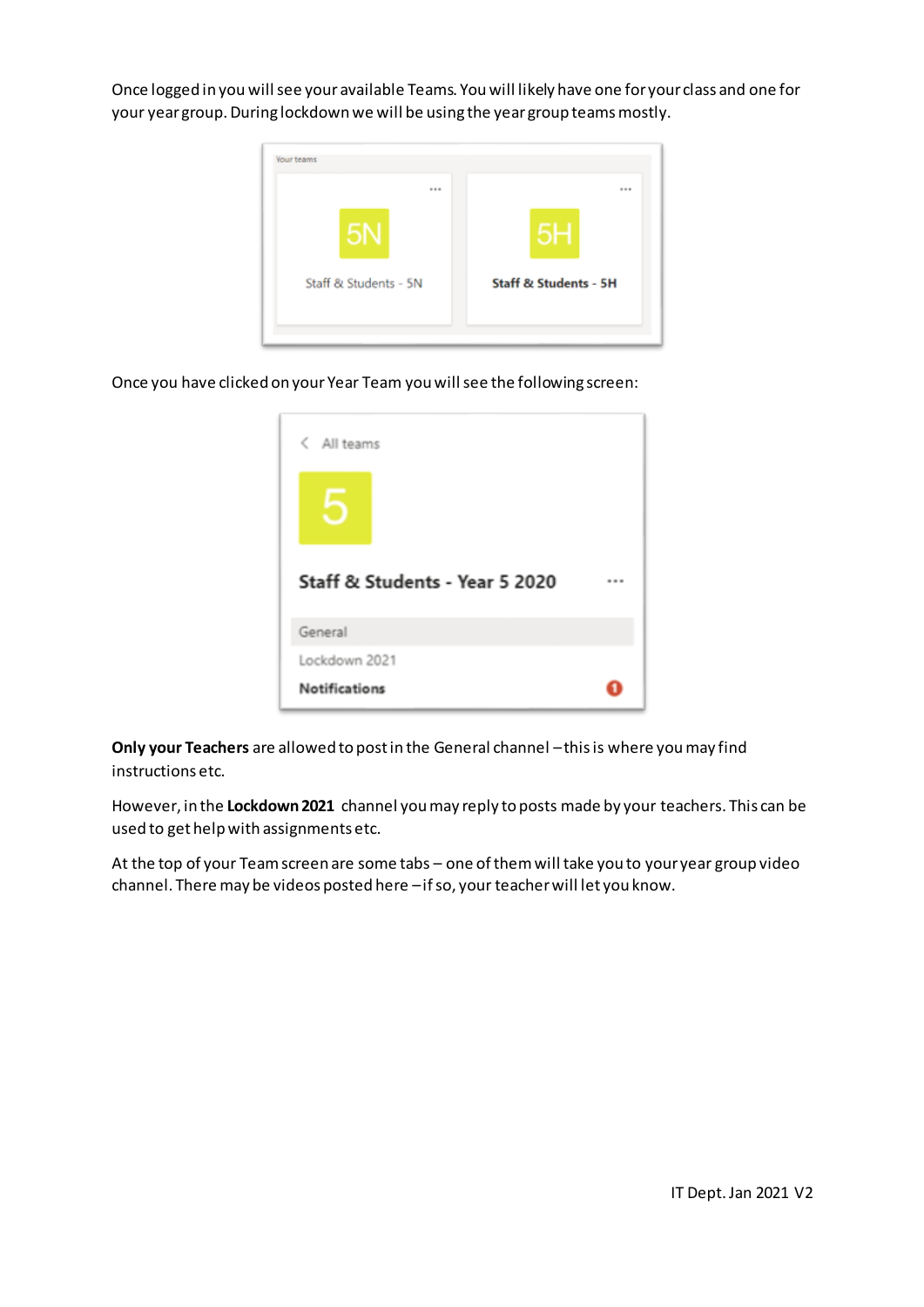## Joining the Class Meeting

Your teacher may host some online meetings for you to join with both your teachers and your classmates.

Your parents will receive a message to let them know when these are taking place.

When it's time, you'll see a post in the **Lockdown 2021** channel like this:

| $\hat{\mathbf{e}}$ | <b>Example Class Meeting</b>              | 00:05 |
|--------------------|-------------------------------------------|-------|
|                    | Join                                      |       |
|                    | Û<br><b>Example Class Meeting started</b> |       |
|                    | $\leftarrow$ Reply                        |       |

When you're ready to join, click on **Join.**

You will then see a camera icon and a microphone icon (if you have a camera and microphone –if you don't have a camera don't worry you can still talk). You can tick the icons if you want to be seen and/or heard.

| Choose your audio and video settings for<br><b>Meeting in "General"</b> |                                                                     |                                |  |
|-------------------------------------------------------------------------|---------------------------------------------------------------------|--------------------------------|--|
|                                                                         | 靊<br>Computer audio                                                 | $\bullet$                      |  |
|                                                                         | <b>Custom Setup</b><br>$\mathbf{U}_i$<br>$\triangleleft$<br>$\circ$ | $\uparrow\downarrow\downarrow$ |  |
|                                                                         | 0.51<br>Phone audio                                                 |                                |  |
|                                                                         | Room audio<br>$\qquad \qquad \Box$                                  | $\circ$                        |  |
| త్ర<br><b>※ Background filters</b><br>$\mathbf{\alpha}$                 | 図<br>Don't use audio                                                | $\circ$                        |  |
|                                                                         | Cancel                                                              | Join now                       |  |

When you are ready, click **Join Now**.

This will take you to the lobby. You will have to wait until your teacher admits you. Don't worry it shouldn't be long.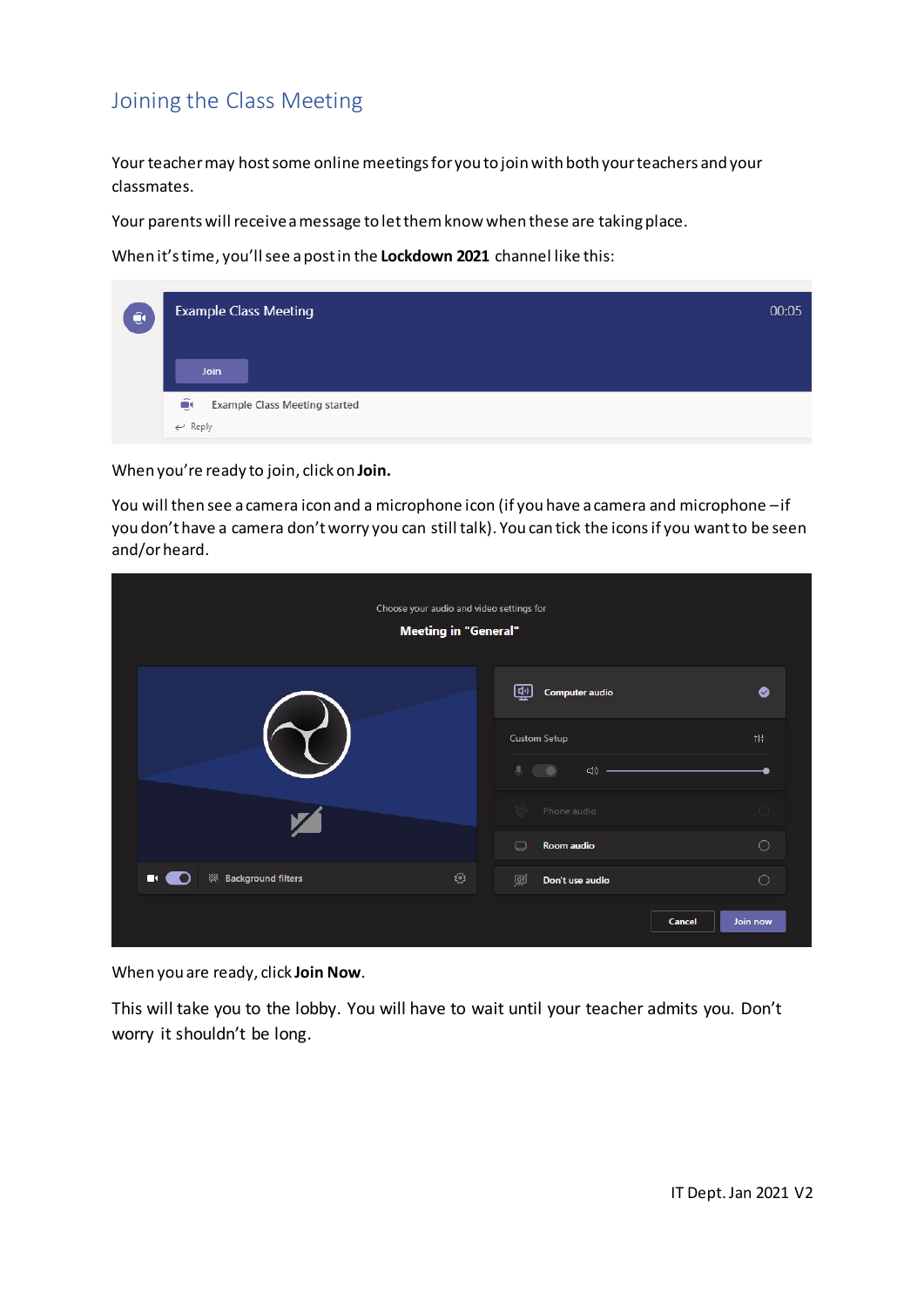## How to Use the Meeting Once You Are In

It is important to keep your microphone muted when you're not talking. Otherwise the whole meeting becomes difficult to follow. You can do this by clicking the mute button at any time. This is found on the 'control bar' in the top right of the Teams window (shown below).



Make sure it's crossed out when you're not talking and has no cross when you are.

**Note: Your teacher may mute you if you forget, that's ok just try and remember next time and unmute yourself when you're going to talk.**